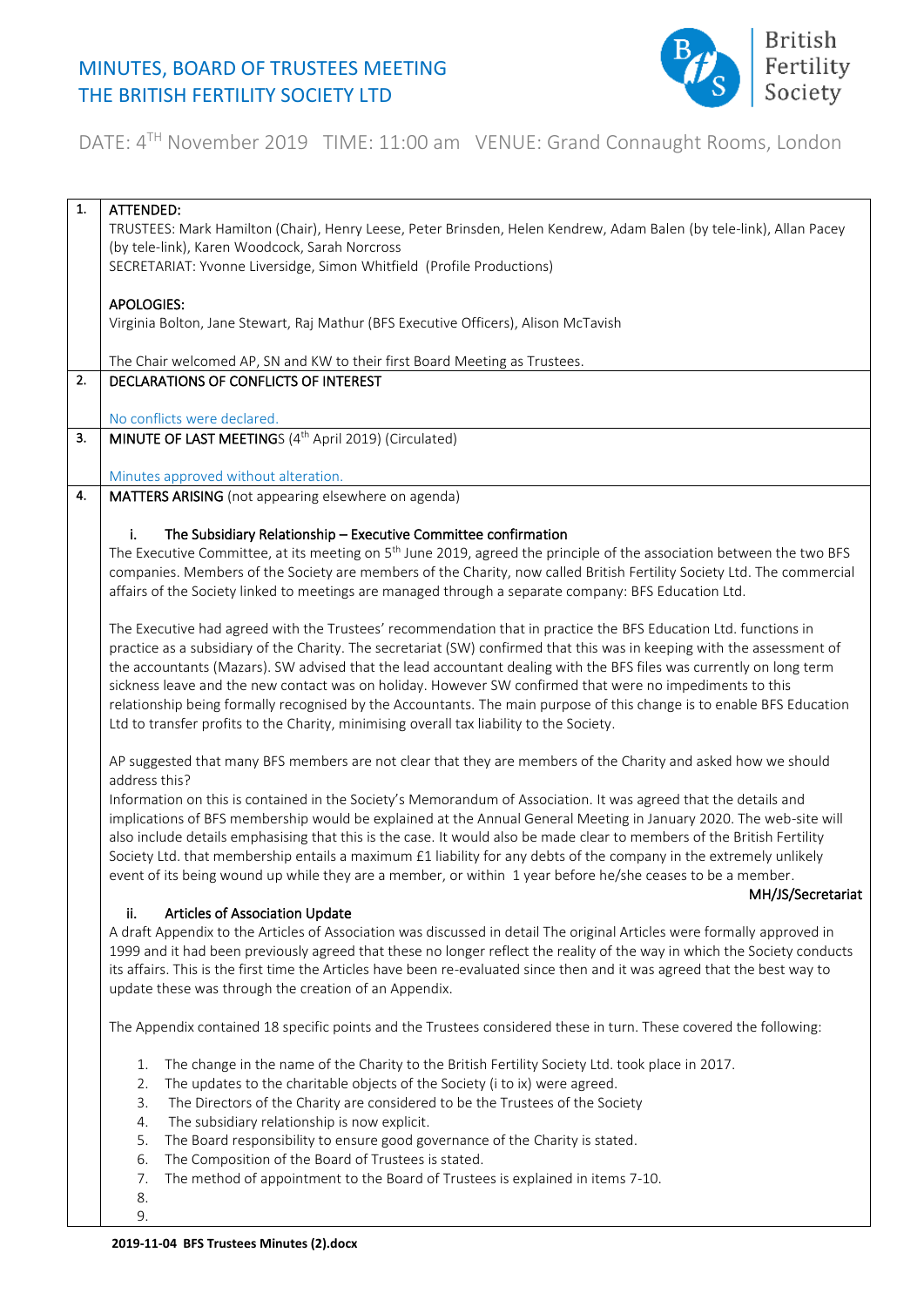10. 11. Points 11-15 covered the details of the organisation of Board Meetings of the Trustees 12. 13. 14. 15. 16. The Chair of the Board of Trustees (or approved deputy) attends the BFS Executive Committee. 17. The numbers required for the AGM of the Society to be quorate. Various points within the Appendix were discussed and, after some debate, updated as follows: "Appointments to the Board": Point 7 – should be amended to 'require' and 'unanimous' approval. Point 8 – refers to the "governance arrangements" of the Charity. A need to refer specifically to the document was considered unnecessary. Point 9 – should we ask for proposer and seconder? This is informally done anyway but could be written formally? With the link of the Chair going to the Executive committee it was felt that the communication will be clear. Point 10 – remove the term 'ex officio'. "Board meetings": Point 13 – add in 'or a nominated deputy' "AGM": Point 17 – Discussion took place as to the appropriate quorate number for Members at an AGM. The guidelines say one tenth of membership should attend. It was noted that in practice this has rarely been the case at any of the past AGMs which those present could recall. Present membership numbers exceed 1000. It was agreed that it was highly unlikely that 100 of the 1000 members would be guaranteed to attend any future AGM. To be pragmatic and retain the best interests of the Society, the Trustees agreed that it would be acceptable to have a quorum of one-third of Board of Trustees, the Chair (or a Board approved Deputy) and at least 20 ordinary members of the BFS present as a minimum. AGM 2020 This takes place at Fertility 2020 in Edinburgh on Friday 10<sup>th</sup> January 2020. MH had drafted an agenda for the AGM. Notification to members of the AGM needs to be made in advance and should include relevant papers, in this case: the agenda; last year's minutes; the accounts; the Articles of Association amendment. The draft agenda was agreed: a. Welcome (JS/MH) b. Establishment of quorum c. Review of previous minutes (JS) d. Executive Chair Report (JS) e. Treasurer's report (VB) f. Trustees (MH) i. Chair of Trustees report ii. Articles of Association Amendment approval g. Questions from the floor h. AOB ACTIONS: • Agreed Article changes as above • Circulation of updated copy of the Articles with other papers to the BFS Membership with the notification of the AGM. 5. BOARD MEMBERSHIP i. Board appointments/resignations Peter Brinsden and Helen Kendrew are to step down in January 2020 Karen Woodcock has recently joined the Board. We currently did not have anyone to take over from PB, although JS will be at the end of her role term next year and she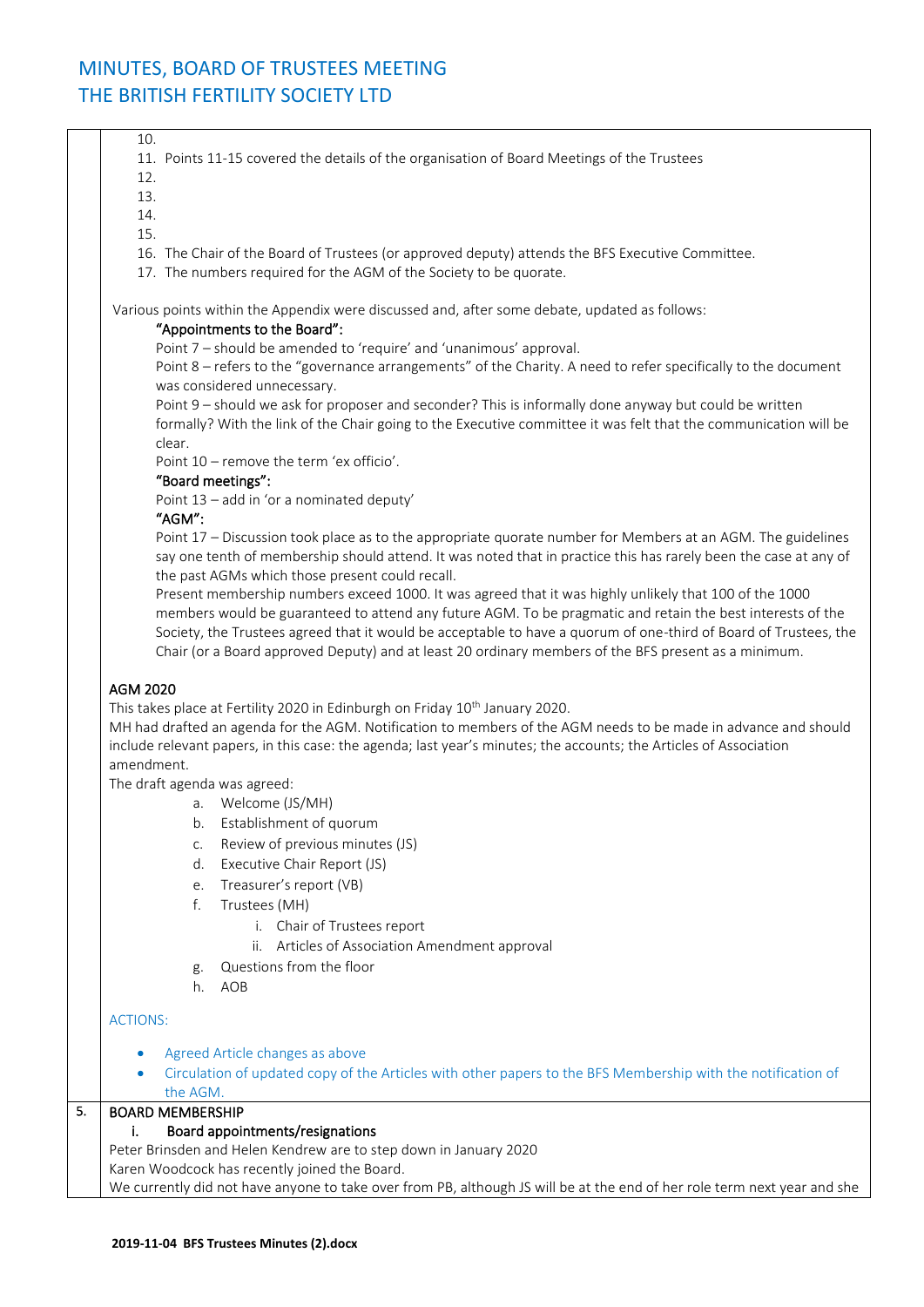|    | would be a clinician to fill in that gap perhaps. It was clarified that JS would not be a voting member until she becomes   |
|----|-----------------------------------------------------------------------------------------------------------------------------|
|    | the ex-Chair. MH noted we would still be meeting our constitutional requirement to have 6 members of the board.             |
| 6. | <b>SUB-COMMITTEE TRUSTEE UPDATES</b>                                                                                        |
|    | Meetings<br>i.                                                                                                              |
|    | ii.<br><b>Training</b>                                                                                                      |
|    | Finance<br>iii.                                                                                                             |
|    | Nothing further to report.                                                                                                  |
| 7. | <b>GDPR</b>                                                                                                                 |
|    | YL reported nothing had arisen of concern and all was on track.                                                             |
| 8. | <b>STATUTORY REQUIREMENTS</b>                                                                                               |
|    | <b>Accounts</b><br>i.                                                                                                       |
|    | To 30 <sup>th</sup> Sep 2018<br>$\bullet$                                                                                   |
|    | Year-end change                                                                                                             |
|    | Mazars had been contacted, and this process was simple however due to long term sickness of our main contact this had       |
|    | been delayed slightly (also covered above in point 1ii above)                                                               |
|    | SN noted that PET auditors may be a useful contact if we needed to look at changing from our current accountants who        |
|    | have been slow and quite costly. We expect the year end change to be implemented in the near future.                        |
|    | The Trustees recommend that the efficiency of accounts services be monitored carefully in the coming financial year.        |
|    |                                                                                                                             |
|    | <b>ACTION:</b>                                                                                                              |
|    | Review accountants and auditors appointment in 3-4 years' time.                                                             |
|    |                                                                                                                             |
|    | Annual return (Charity Commission)<br>ii.                                                                                   |
|    | All information has been submitted and is up to date; no issues.                                                            |
|    | <b>Confirmation Statements (Companies House)</b><br>iii.                                                                    |
|    | The British Fertility Society Ltd. (For 9 <sup>th</sup> May 2019)<br>a.                                                     |
|    | BFS Education Ltd. (For 19th September 2019)<br>b.                                                                          |
|    | YL noted that all Charity Commission and Companies house statements are submitted and up to date. No issues                 |
| 9. | REVIEW OF GOVERNANCE DOCUMENTS                                                                                              |
|    | Review of the Risk Register<br>i.                                                                                           |
|    | It has been agreed that Trustee responsibility reviews this on a regular basis. This had last been scrutinised in detail in |
|    | April 2019.                                                                                                                 |
|    | Specific items which requiring 6-monthly review were discussed.                                                             |
|    |                                                                                                                             |
|    | GDPR:                                                                                                                       |
|    | As above, all was confirmed as on track and no issues.                                                                      |
|    | Media activity:                                                                                                             |
|    | It had been reported in the Executive Committee minutes, that there would be a follow up meeting and review with            |
|    | Nancy Mendoza regards whether BFS objectives were being met. The Trustees looked at the recent payments to Nancy            |
|    | Mendoza and it was agreed that it is appropriate that review of media management for the Society should be a matter         |
|    | of concern to the executive committee                                                                                       |
|    |                                                                                                                             |
|    | <b>ACTION:</b>                                                                                                              |
|    | Ask BFS Exec Officers to share the outcome of the Media review meeting and future recommendations.<br>$\bullet$             |
|    |                                                                                                                             |
|    | Annual returns:                                                                                                             |
|    | These had been submitted in a timely manner.                                                                                |
|    | Social media:                                                                                                               |
|    | No negative reactions had been reported.                                                                                    |
|    | <b>Policy and Practice:</b>                                                                                                 |
|    | There would be requests going out to membership more proactively to get topics suggested.                                   |
|    | Governance documents:                                                                                                       |
|    | Noted that there is a reference to the 'church' in GDPR consent document.                                                   |
|    |                                                                                                                             |
|    | <b>ACTION:</b>                                                                                                              |
|    | Change date on governance docs and save in file. YL can then put online as required.<br>$\bullet$                           |
|    | Other elements within the risk register will be reviewed next year in April.<br>$\bullet$                                   |
|    |                                                                                                                             |